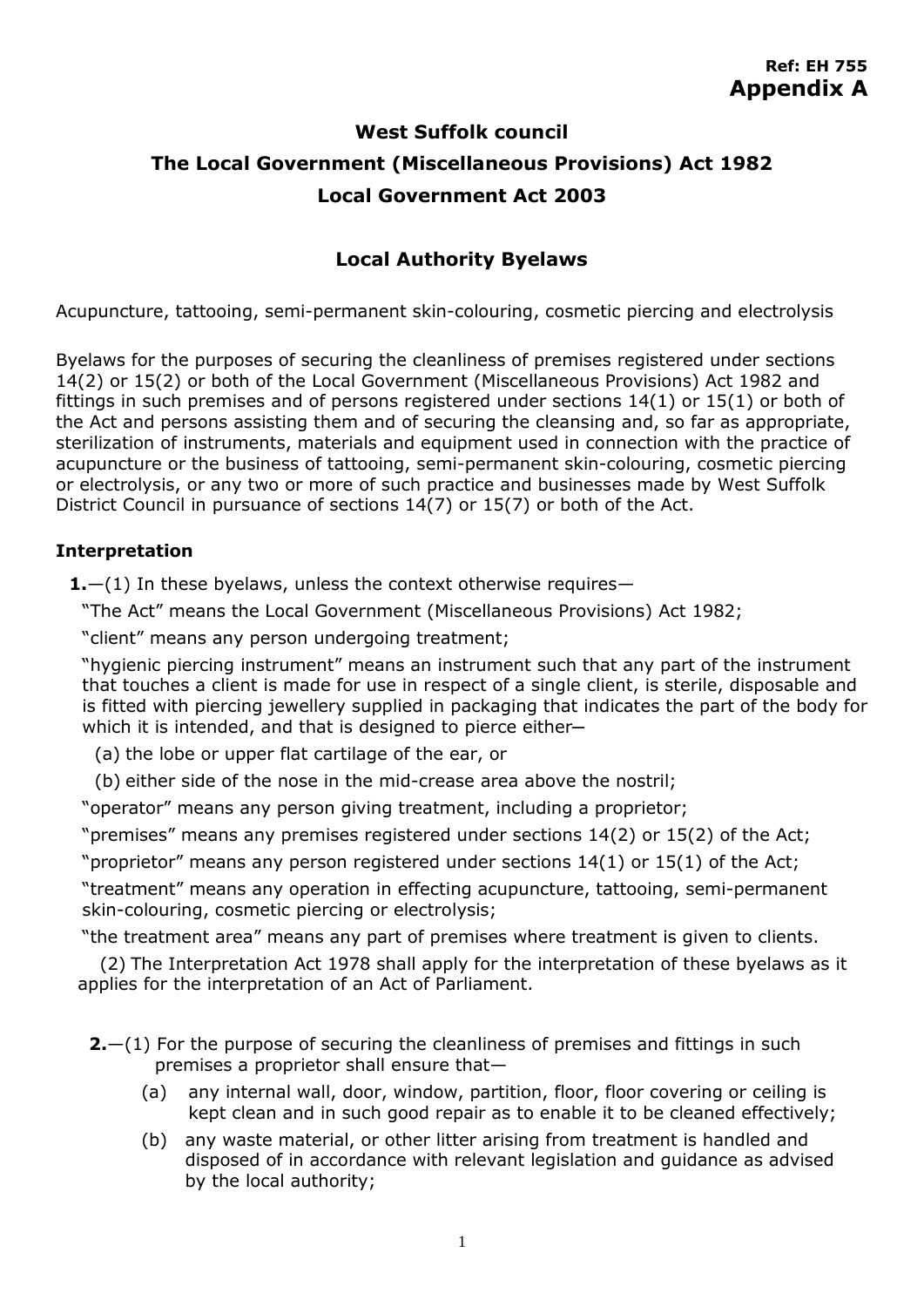- (c) any needle used in treatment is single-use and disposable, as far as is practicable, or otherwise is sterilized for each treatment, is suitably stored after treatment and is disposed of in accordance with relevant legislation and guidance as advised by the local authority;
- (d) any furniture or fitting in premises is kept clean and in such good repair as to enable it to be cleaned effectively;
- (e) any table, couch or seat used by a client in the treatment area which may become contaminated with blood or other body fluids, and any surface on which a needle, instrument or equipment is placed immediately prior to treatment has a smooth impervious surface which is disinfected—

immediately after use; and

at the end of each working day.

- (f) any table, couch, or other item of furniture used in treatment is covered by a disposable paper sheet which is changed for each client;
- (g) no eating, drinking, or smoking is permitted in the treatment area and a notice or notices reading "No Smoking", and "No Eating or Drinking" is prominently displayed there.
- (2) (a)Subject to sub-paragraph (b), where premises are registered under section 14(2) (acupuncture) or 15(2) (tattooing, semi-permanent skin-colouring, cosmetic piercing and electrolysis) of the 1982 Act, a proprietor shall ensure that treatment is given in a treatment area used solely for giving treatment;
	- (b) Sub-paragraph (a) shall not apply if the only treatment to be given in such premises is ear-piercing or nose-piercing using a hygienic piercing instrument.
- (3) (a) Subject to sub-paragraph (b), where premises are registered under section 15(2) (tattooing, semi-permanent skin-colouring and cosmetic piercing) of the 1982 Act, a proprietor shall ensure that the floor of the treatment area is provided with a smooth impervious surface;
	- (b) Sub-paragraph (a) shall not apply if the only treatment to be given in such premises is ear-piercing or nose-piercing using a hygienic piercing instrument.
	- **3.**—(1) For the purpose of securing the cleansing and so far as is appropriate, the sterilization of needles, instruments, jewellery, materials and equipment used in connection with treatment—
		- (a) an operator shall ensure that—
			- (i)any gown, wrap or other protective clothing, paper or other covering, towel, cloth or other such article used in treatment—
				- (aa) is clean and in good repair and, so far as is appropriate, is sterile;
				- (bb) has not previously been used in connection with another client unless it consists of a material which can be and has been adequately cleansed and, so far as is appropriate, sterilized.

(ii)any needle, metal instrument, or other instrument or equipment used in treatment or for handling such needle, instrument or equipment and any part of a hygienic piercing instrument that touches a client is sterile;

(iii)any jewellery used for cosmetic piercing is sterile;

(iv)any dye used for tattooing or semi-permanent skin-colouring is sterile and inert;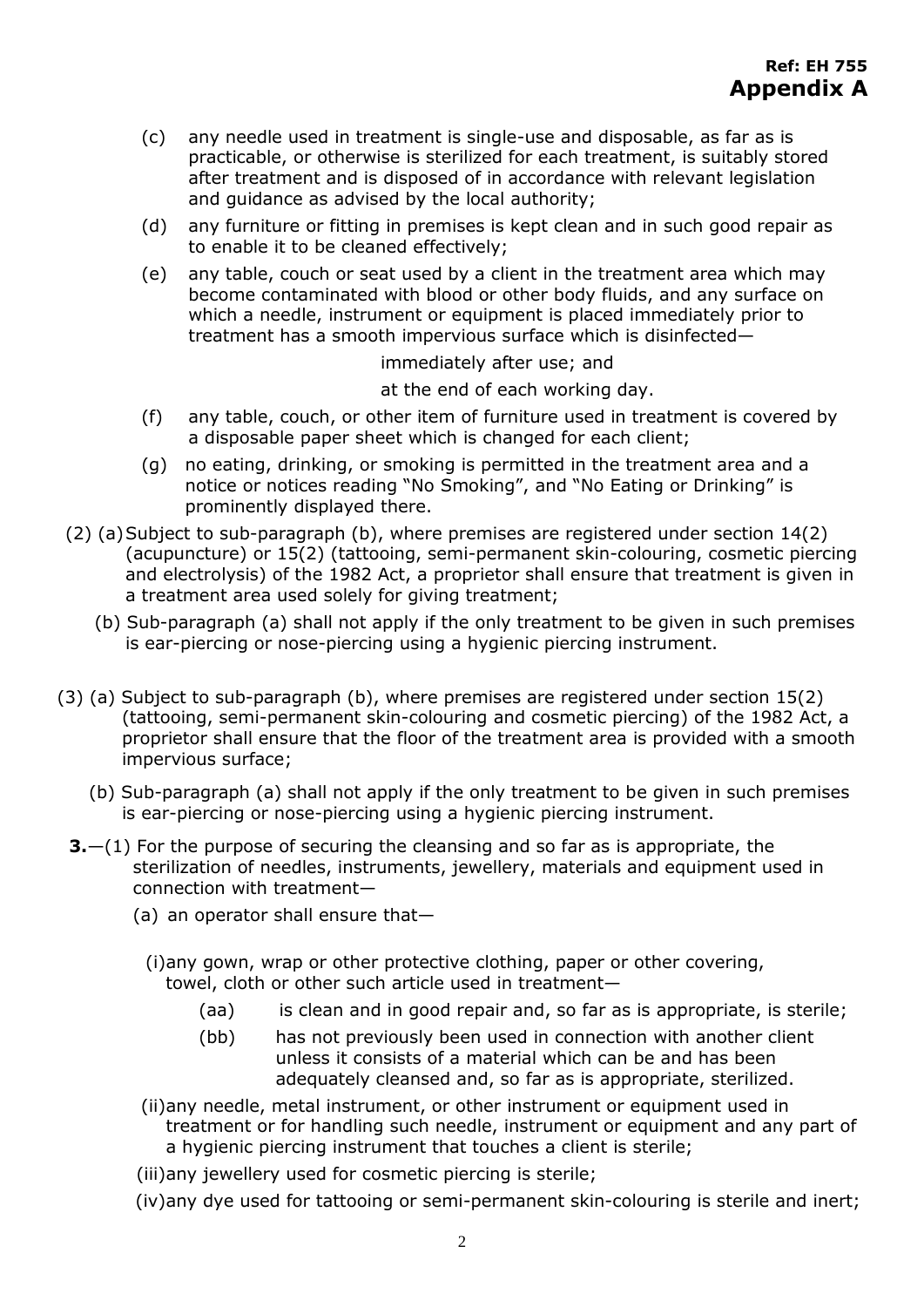- (v)any container used to hold dye for tattooing or semi-permanent skin-colouring is either disposed of at the end of each treatment or is cleaned and sterilized before re-use.
- (b) a proprietor shall provide—
	- (i) adequate facilities and equipment for—
		- (aa) cleansing; and
		- (bb) sterilization, unless only pre-sterilized items are used.
	- (ii) sufficient and safe gas points and electrical socket outlets;
	- (iii) an adequate and constant supply of clean hot and cold water on the premises;
	- (iv) clean and suitable storage which enables contamination of the articles, needles, instruments and equipment mentioned in paragraphs 3(1)(a)(i),  $(ii)$ ,  $(iii)$ ,  $(iv)$  and  $(v)$  to be avoided as far as possible.
- **4.**—(1) For the purpose of securing the cleanliness of operators, a proprietor—
	- (a) shall ensure that an operator—
		- (i) keeps his hands and nails clean and his nails short;
		- (ii) keeps any open lesion on an exposed part of the body effectively covered by an impermeable dressing;
		- (iii) wears disposable examination gloves that have not previously been used with another client, unless giving acupuncture otherwise than in the circumstances described in paragraph 4(3);
		- (iv) wears a gown, wrap or protective clothing that is clean and washable, or alternatively a disposable covering that has not previously been used in connection with another client;
		- (v) does not smoke or consume food or drink in the treatment area; and
	- (b) shall provide—
		- (i) suitable and sufficient washing facilities appropriately located for the sole use of operators, including an adequate and constant supply of clean hot and cold water, soap or detergent; and
		- (ii) suitable and sufficient sanitary accommodation for operators.
	- (2) Where an operator carries out treatment using only a hygienic piercing instrument and a proprietor provides either a hand hygienic gel or liquid cleaner, the washing facilities that the proprietor provides need not be for the sole use of the operator.
	- (3) Where an operator gives acupuncture a proprietor shall ensure that the operator wears disposable examination gloves that have not previously been used with another client if—
		- (a) the client is bleeding or has an open lesion on an exposed part of his body; or
		- (b) the client is known to be infected with a blood-borne virus; or
		- (c) the operator has an open lesion on his hand; or
		- (d) the operator is handling items that may be contaminated with blood or other body fluids.
- **5.** A person registered in accordance with sections 14 (acupuncture) or 15 (tattooing, semi-permanent skin-colouring, cosmetic piercing and electrolysis) of the Act who visits people at their request to give them treatment should observe the requirements relating to an operator in paragraphs  $3(1)(a)$  and  $4(1)(a)$ .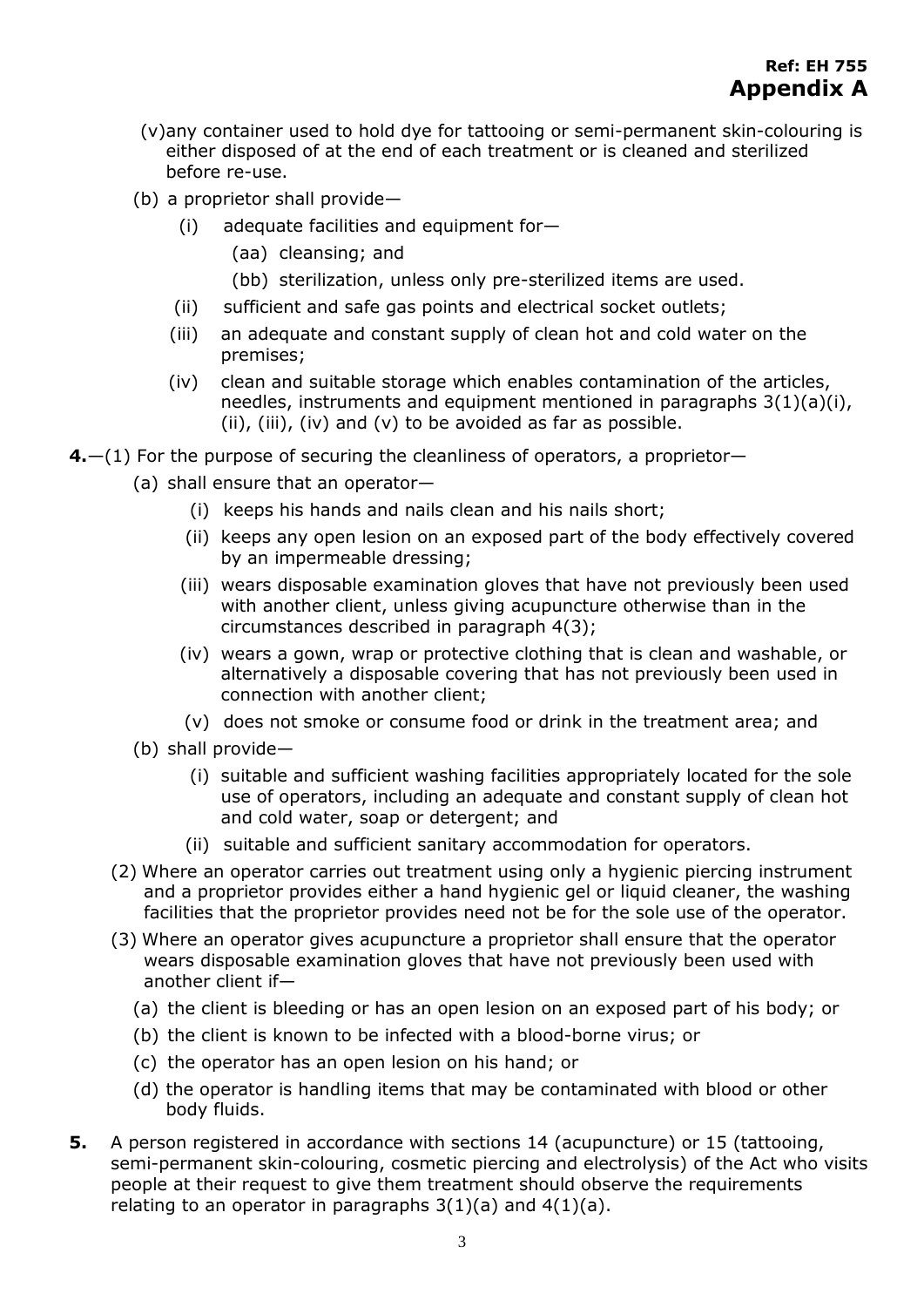- **6.** The byelaws relating to Acupuncture, Tattooing, Semi-permanent Skin-colouring, Cosmetic piercing and Electrolysis that were made by St Edmundsbury Borough Council and were confirmed by the Secretary of State on the 28<sup>th</sup> September 2011 are hereby revoked.
- **7.** The byelaws relating to Ear Piercing and Electrolysis that were made by Forest Heath District Council on 18<sup>th</sup> July 1985 and were confirmed by the Secretary of State for Social Services on 22<sup>nd</sup> May 1986 are hereby revoked.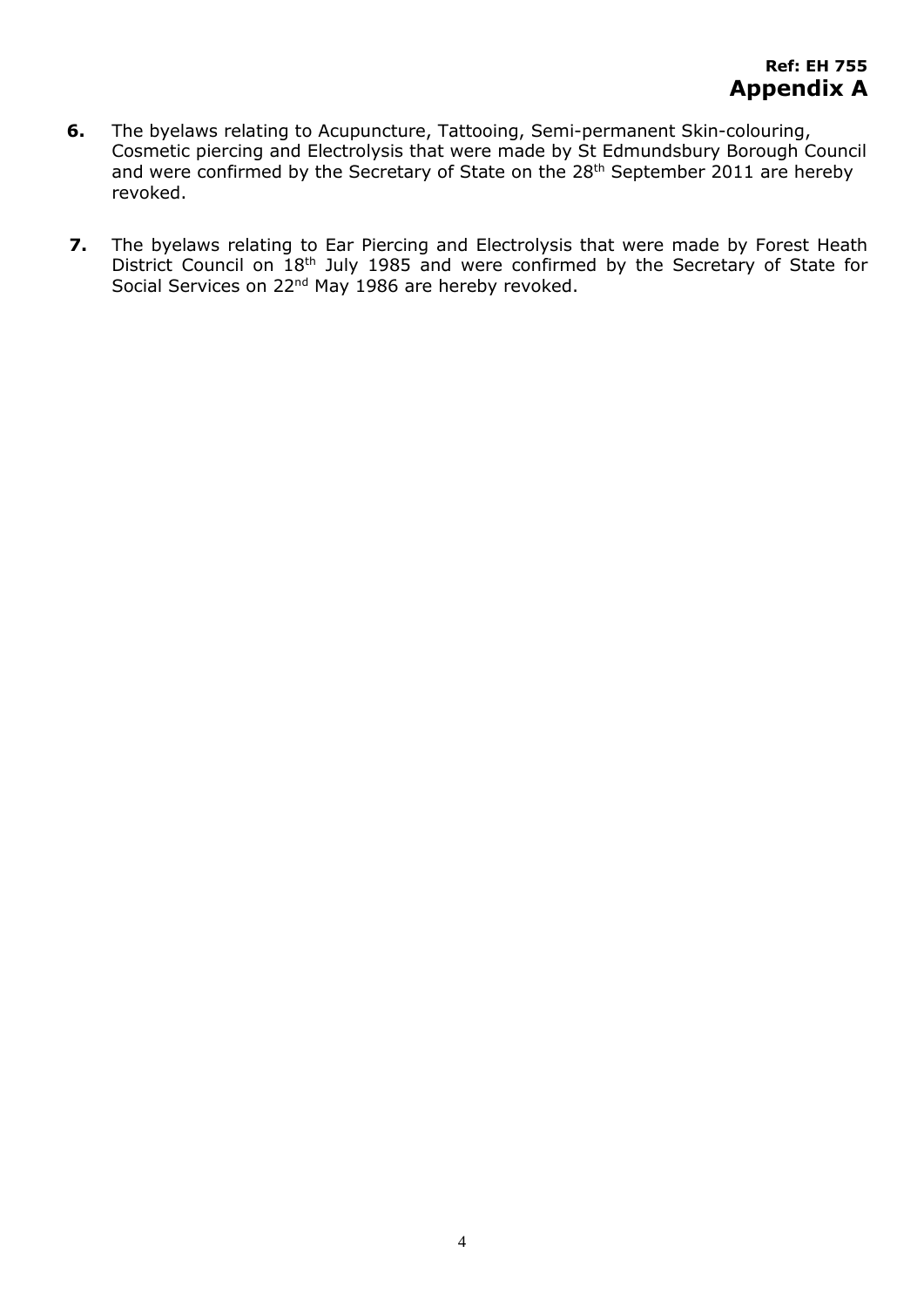The Common Seal of West Suffolk Council was hereto affixed in the Presence of:-

Authorised Signatory

The foregoing byelaws are hereby confirmed by the Secretary of State for Health and Social Care on and shall come into operation on

Member of the Senior Civil Service Department of Health and Social Care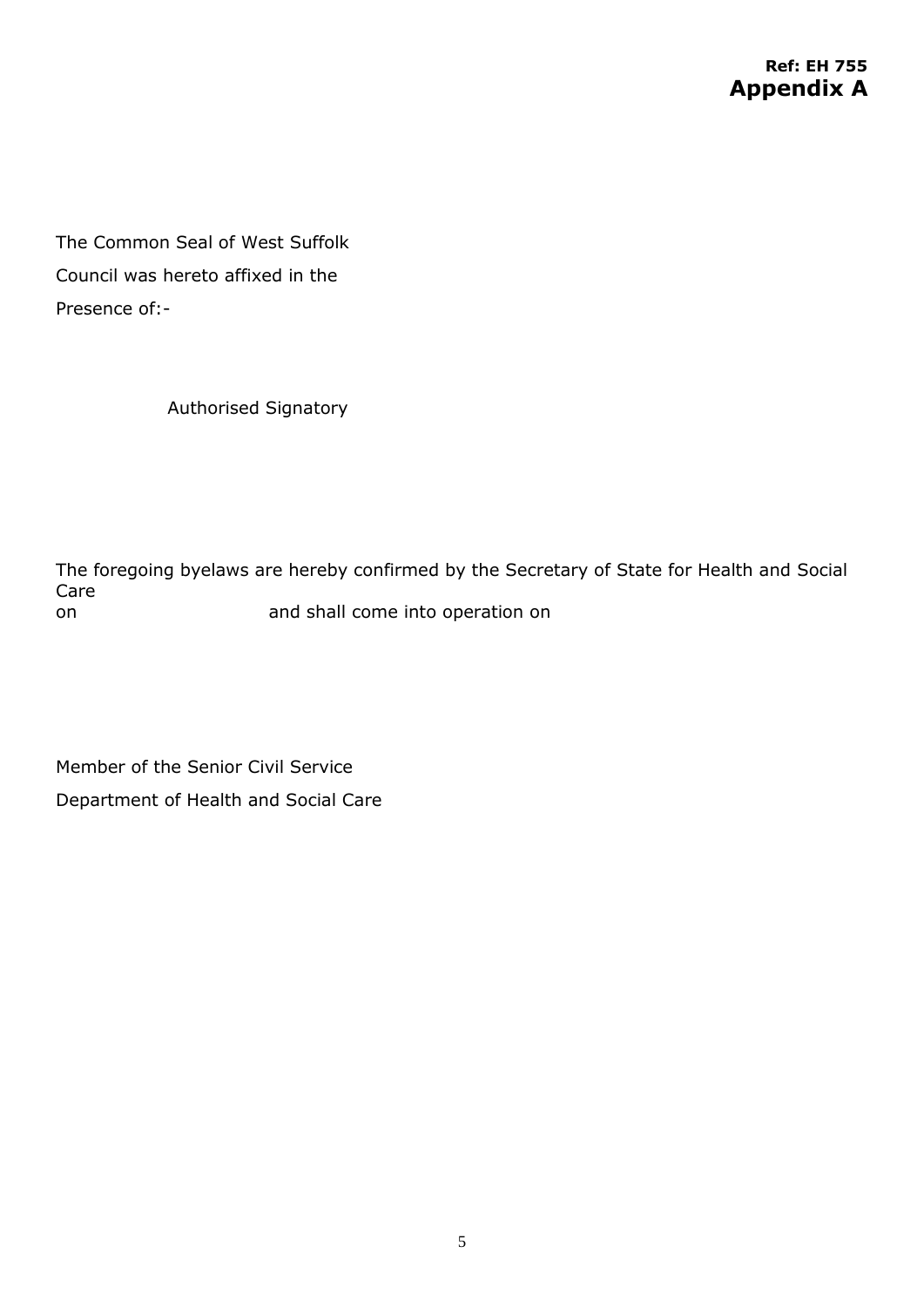## **NOTE – THE FOLLOWING DOES NOT FORM PART OF THE BYELAWS**

Proprietors shall take all reasonable steps to ensure compliance with these byelaws by persons working on premises. Section 16(9) of the Local Government (Miscellaneous Provisions) Act 1982 provides that a registered person shall cause to be prominently displayed on the premises a copy of these byelaws and a copy of any certificate of registration issued to him under Part VIII of the Act. A person who contravenes section 16(9) shall be guilty of an offence and liable on summary conviction to a fine not exceeding level 2 on the standard scale (see section 16(10)).

Section 16 of the Local Government (Miscellaneous Provisions) Act 1982 also provides that any person who contravenes these byelaws shall be guilty of an offence and liable on summary conviction to a fine not exceeding level 3 on the standard scale. If a person registered under Part VIII of the Act is found guilty of contravening these byelaws the Court may, instead of or in addition to imposing a fine, order the suspension or cancellation of the person's registration. A court which orders the suspension of or cancellation of a person's registration may also order the suspension or cancellation of the registration of the premises in which the offence was committed if such premises are occupied by the person found guilty of the offence. It shall be a defence for the person charged under the relevant sub-sections of section 16 to prove that he took all reasonable precautions and exercised all due diligence to avoid commission of the offence.

Nothing in these byelaws extends to the practice of acupuncture, or the business of tattooing, semi-permanent skin-colouring, cosmetic piercing or electrolysis by or under the supervision of a person who is registered as a medical practitioner, or to premises in which the practice of acupuncture, or business of tattooing, semi-permanent skin-colouring, cosmetic piercing or electrolysis is carried out by or under the supervision of such a person.

Nothing in these byelaws extends to the practice of acupuncture by or under the supervision of a person who is registered as a dentist, or to premises in which the practice of acupuncture is carried out by or under the supervision of such a person.

The legislative provisions relevant to acupuncture are those in section 14. The provisions relevant to treatment other than acupuncture are in section 15.

The key differences in the application of requirements in respect of the various treatments are as follows:

*The references in the introductory text to provisions of section 14 (acupuncture) of the Local Government (Miscellaneous Provisions) Act 1982* **only apply to acupuncture.**

*The references in the introductory text to provisions of section 15 (tattooing, semi-permanent skin-colouring, cosmetic piercing and electrolysis) of the Local Government (Miscellaneous Provisions) Act 1982* **do not apply to acupuncture.**

*The references in paragraph 1(1) in the definition of "premises" to provisions of section 14 (acupuncture)* **only apply to acupuncture.**

*The references in paragraph 1(1) in the definition of "premises" to provisions of section 15 (tattooing, semi-permanent skin-colouring, cosmetic piercing and electrolysis)* **do not apply to acupuncture.**

*The requirement in paragraph 2(2) that treatment is given in a treatment area used solely for giving treatment* **applies to acupuncture, tattooing, semi-permanent skin-colouring, cosmetic piercing and electrolysis but not to ear-piercing or nose-piercing using a hygienic piercing instrument**.